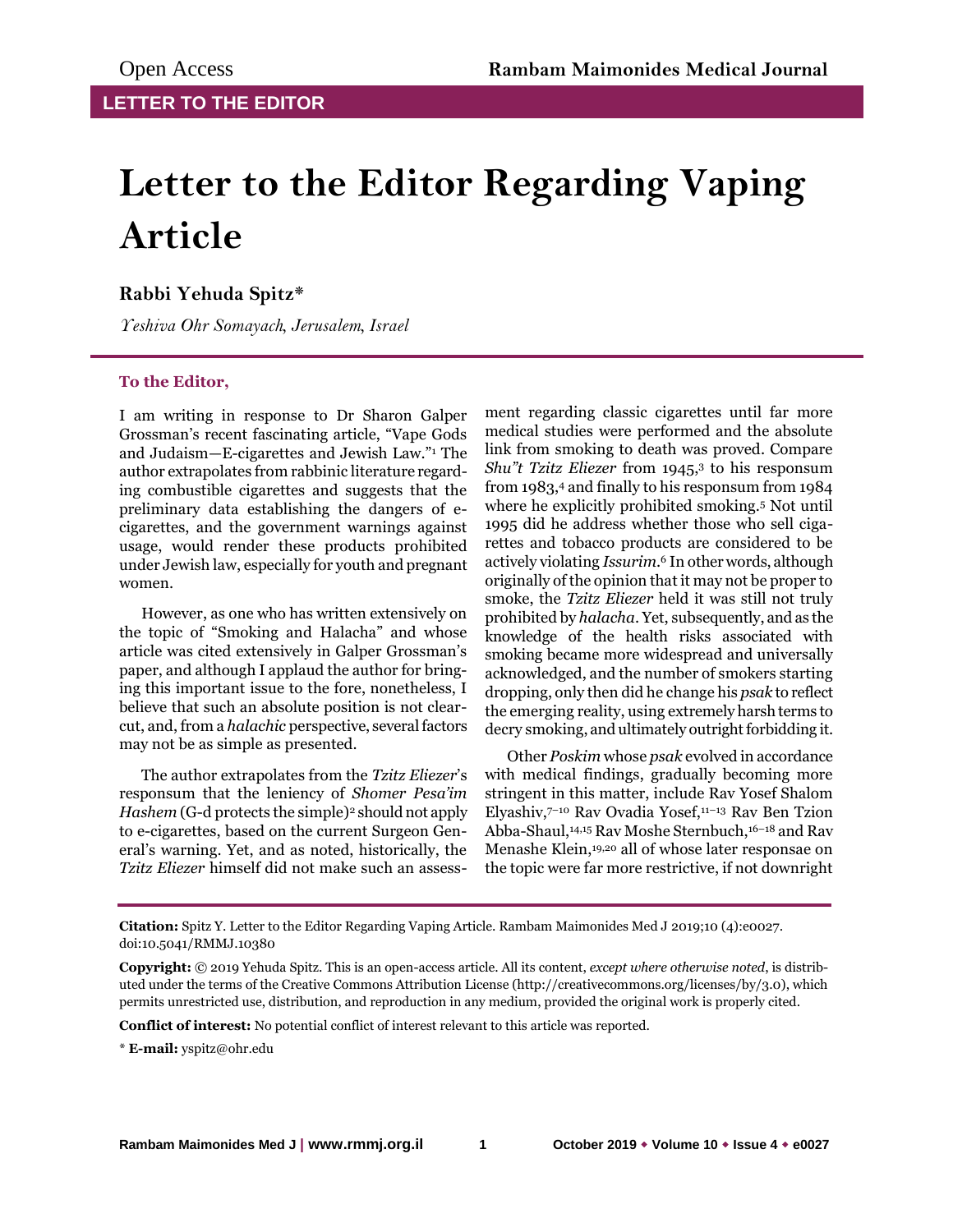prohibiting, than their original *teshuvos* years earlier.

However, and consequently, based on the current reality, with a lacuna in compelling scientific data attesting to the dangers of these products, coupled with the Surgeon General's rather tepid warning regarding e-cigarettes (merely stating that they contain nicotine and not that they likely cause death, etc., as is currently the case regarding combustible cigarettes), for better or for worse, it appears far from certain that the extrapolation made was indeed accurate.

Although the author opines that *Poskim* "have a unique opportunity to seize this moment to stop ecigarette use before it becomes widespread," can one truly expect this? Even the *Tzitz Eliezer*, who was of the most vociferous in his objections to smoking, wrote regarding smoking combustible cigarettes that, as it is deemed enough of a health risk that in every civilized country cigarettes are exclusively sold with a warning printed on the package that it damages health, smoking loses its classification of *Shomer Pesa'im Hashem.* However, regarding ecigarettes, if the Surgeon General did not see fit to issue a stronger warning for the mainstream public, it would seem quite tenuous to suggest that the *Poskim*—who follow his lead on what is considered hazardous behavior—are obligated to take a more prohibitive stance.

Moreover, as there are different understandings of the *hetter* of *Shomer Pesa'im Hashem*, and since e-cigarettes (at least currently) lack the medical studies to prove that they are just as harmful as classic cigarettes, they may actually still fit this *hetter* at least according to certain opinions (including the *Aruch LaNer<sup>21</sup>* and Rav Elchonon Wasserman22). At this point, even according to all the potential health risks listed in Galper Grossman's paper, it has not been conclusively proven that vaping is classified as a "*vaday sakana*," but rather may still fit into the framework of "*chashash sakana*," which may be then permitted (at least according to several opinions).

Proof of this, perhaps, is that in a recent *Kashrus Magazine* (May, 2019)<sup>23,24</sup> it was reported that Rav Moshe Sternbuch, *Raavad* of the *Badatz Eida Hachareidis*, who is one of the most vocal prohibitors of combustible cigarettes,17,18 wrote a brief responsa ruling that e-cigarette juice needs *hashgacha* (kashrus certification), as one is receiving tangible benefit from its flavor. Hence, it would seem that, in

his opinion at least, there is a quantifiable difference between the levels of *sakana* present in classic versus electronic cigarettes. As he outright, and quite strongly, prohibited classic cigarettes, but not e-cigarettes, writing to make sure to only use those with *hashgacha*, this is implicit proof that he holds they are not in the same *halachic* category.

Regarding the second-hand smoke issue, Rav Moshe Feinstein famously prohibited smoking around others as the smoke was considered *a mazik* (damaging) to them.<sup>25</sup> However, that ruling was regarding classic cigarettes, where the damage was already proven and people were widely complaining that it bothered them. Currently, as distasteful as vaping may be, the same simply cannot be said about it.

In summation, I commend the author for raising awareness and presenting the dangers and associated health risks of vaping to the public. Obviously, smoking e-cigarettes is an inadvisable and imprudent activity (barring certain specific circumstances detailed in the article), and this certainly holds true from a *halachic* perspective. Yet, in my opinion, it seems—based on the current proven medical knowledge of its intrinsic and inherent risks—it would be somewhat premature at this time to classify it as downright prohibited.

## **REFERENCES**

- 1. Grossman Galper S. Vape Gods and Judaism—Ecigarettes and Jewish Law. Rambam Maimonides Med J 2019;10 (3):e0019. Review[. Crossref.](https://doi.org/10.5041/RMMJ.10372)
- 2. Psalms 116:6.
- 3. Rabbi Waldenberg EY (1915–2006). Responsa Tzitz Eliezer 1945; 1:20:3.
- 4. Rabbi Waldenberg EY (1915–2006). Responsa Tzitz Eliezer 1983; 15:39.
- 5. Rabbi Waldenberg EY (1915–2006). Responsa Tzitz Eliezer 1984; 17:21,22.
- 6. Rabbi Waldenberg EY (1915–2006). Responsa Tzitz Eliezer 1995; 21:14.
- 7. Rabbi Elyashiv YS (1910–2012). Responsa Kovetz Teshuvos, 3rd ed. 2012; 1:219.
- 8. Rabbi Elyashiv YS (1910–2012). Responsa Kovetz Teshuvos, 3rd ed. 2012; 2:32
- 9. Rabbi Elyashiv YS (1910–2012). He'aros B'Maseches Kesuvos, 2nd ed. 2014; 7a s.v. *u'bazeh*.
- 10. Rabbi Elyashiv YS (1910–2012). Responsa Vayishma Moshe 2011; 1:436.